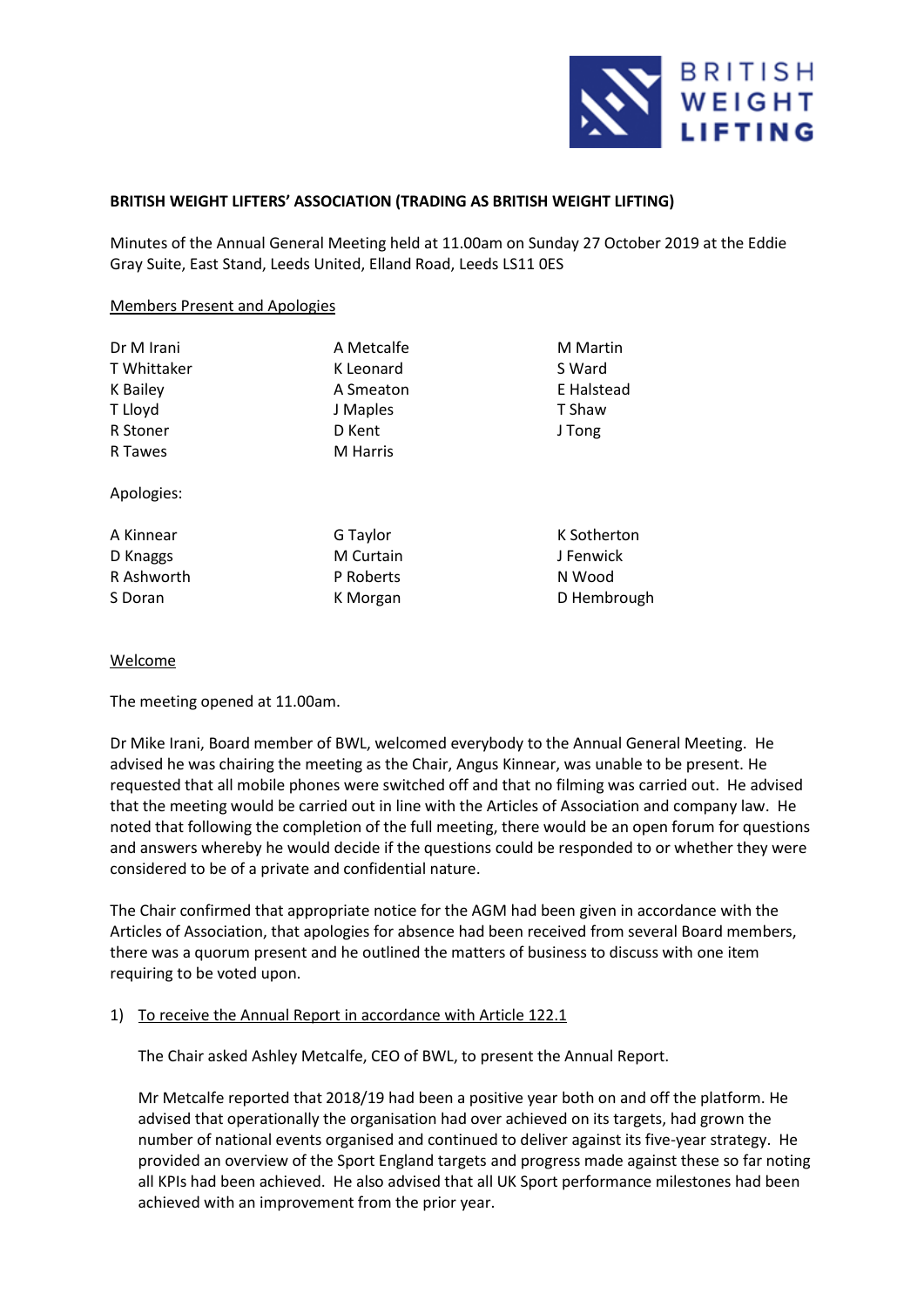

He highlighted the continued international success especially at the Commonwealth Games held at the Gold Coast in 2018 with 11 medals being won in total. Since then a number of other international events had been attended with further success. He thanked UK Sport who had provided additional aspiration funding to support nine athletes in their attempt to reach Tokyo. He also thanked Tom Whittaker and his team in managing the para-powerlifting programme.

Mr Metcalfe thanked the numerous volunteers involved in the sport in a number of roles noting that a strong reputation was being built with a number of British Technical Officials being asked to attend more international events.

He advised that the organisation was in a much stronger position than several years ago but there was a continued need to encourage and embrace change going forward. Sustainability was a key challenge with the reduction in government funding and the need to increase commercial income, grow membership and find new markets. Finally, he thanked the BWL team and the Board of Directors.

2) To receive the Annual Accounts for the year ended 31 March 2019 in accordance with Article 122.2

Mr Martin reported that a surplus of £7.2k had been generated against a breakeven budget. He noted that the Sport England funding had reduced in the year which had resulted in a higher percentage of commercial income being generated. He advised that the reserves were healthy and would need to be maintained. D Kent asked if there was a target for the reserves and Mr Martin noted that 12 weeks trading figures are normally recommended but the current balance of £100k would only equate to four weeks. However, it was confirmed the current strategy is to breakeven with any surplus made being re-invested back into the sport. T Shaw suggested that developing relationships with Crossfit could be financially worthwhile. A Metcalfe responded that links with Crossfit continued to be pursued but it was important to maintain BWL values of lifting safely and clean.

3) To note the appointment of Angus Kinnear as the Independent Chairman in accordance with Articles 39 and 122.3

The members noted the appointment of Angus Kinnear.

4) To note that there are no elected directors retiring and seeking re-election and that no other nominations have been received

The members noted that no nominations had been received.

5) To approve that the Company's Articles of Association be amended by special resolution the adoption of the Articles of Association attached to the Notice in substitution for, and to the exclusion of, the Company's existing Articles of Association

The background to the changes were provided noting that the Board of Directors recommended the new Articles be adopted. The members voted to approve the new Articles of Association.

6) To transact any other business that is included on the notice calling the meeting in accordance with article 122.5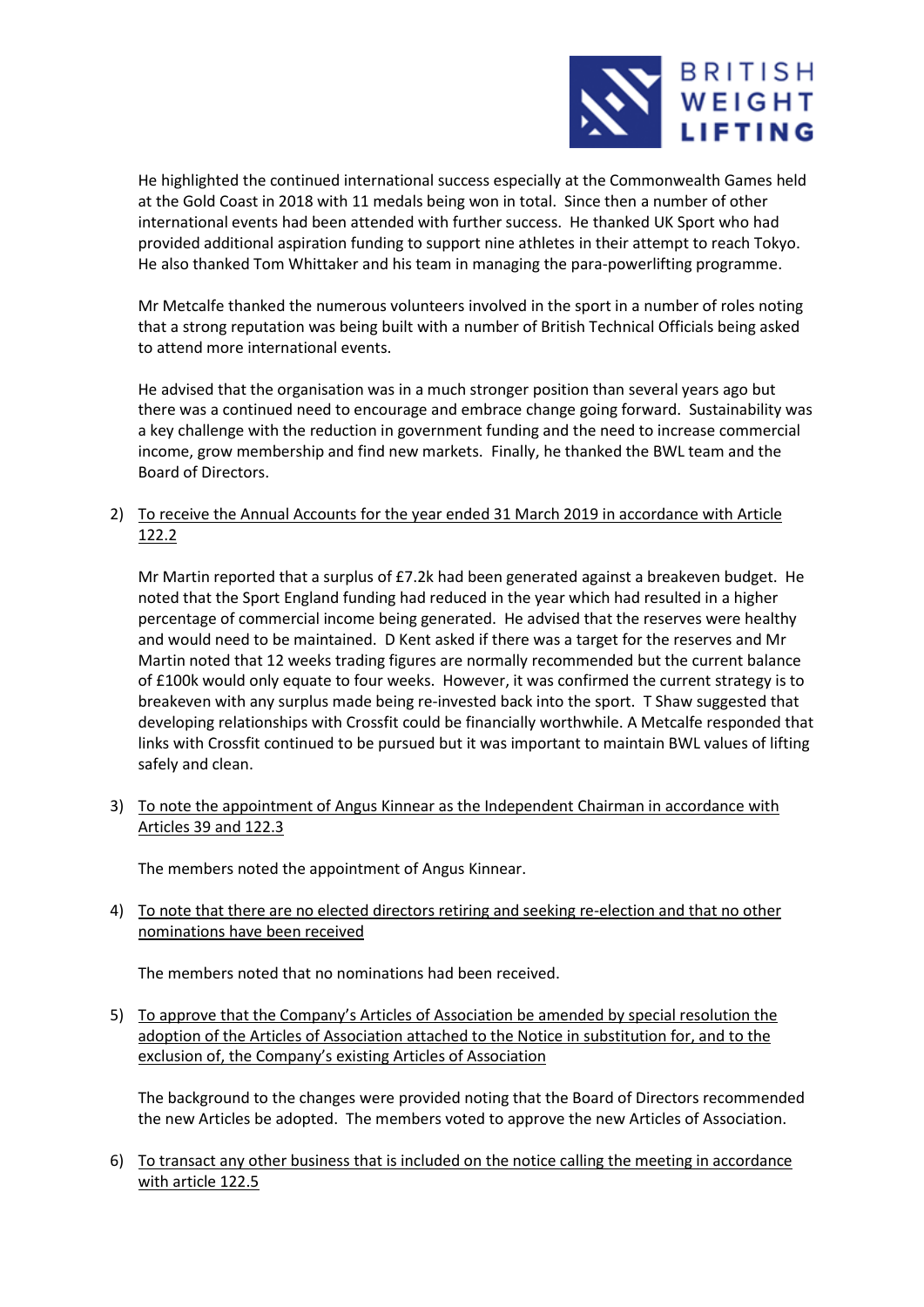

No other business was raised.

The Chair thanked everyone for attending and declared the meeting closed at 12.15.